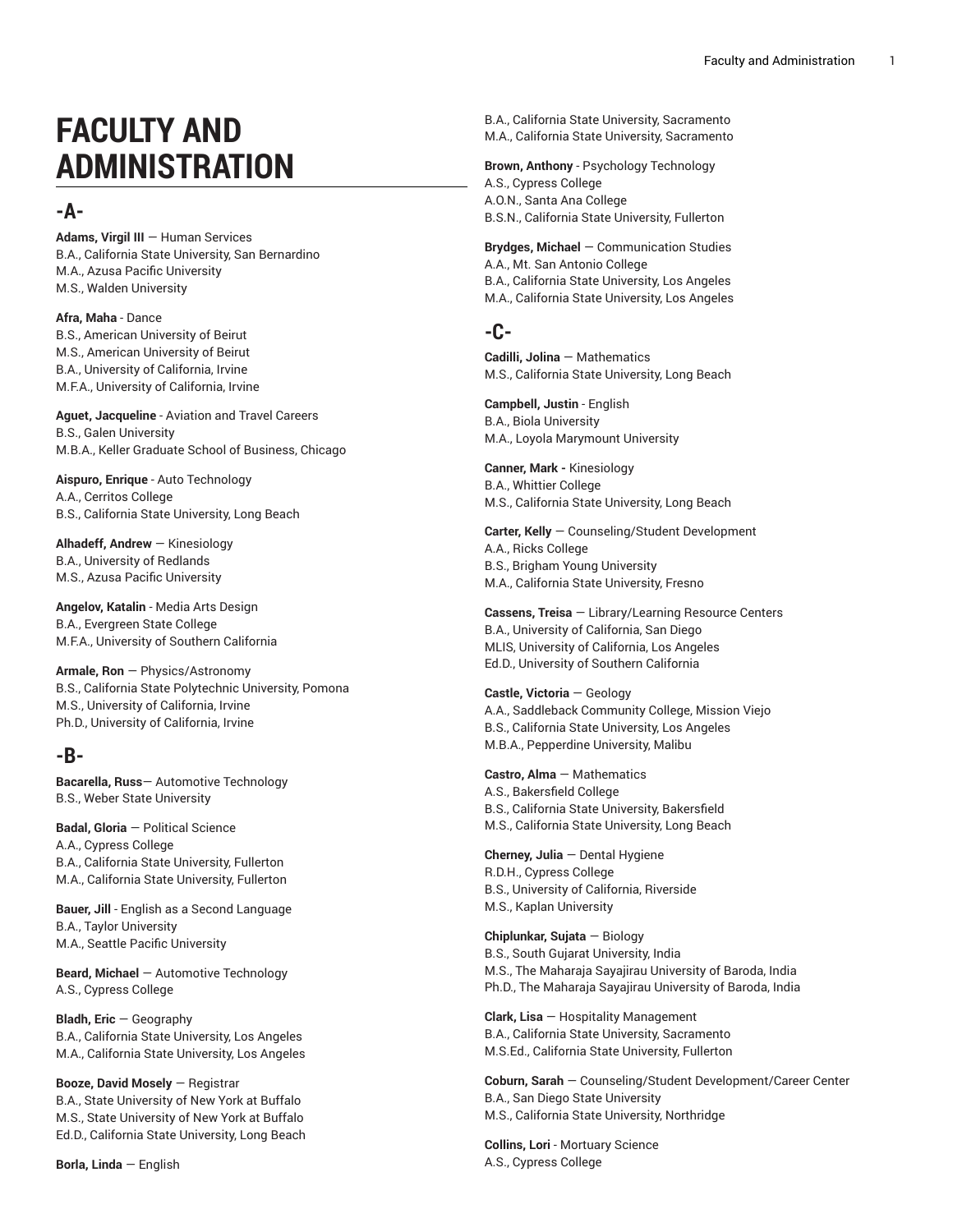B.A., Argosy University M.A., Argosy University

**Coopman, Jennifer** — Mathematics B.S., University of California, Los Angeles M.S., California State University, Long Beach

**Coronado, Michael** - Journalism B.A., California State University, Fullerton M.A., University of Redlands

**Corrales, Nancy** — Diagnostic Medical Sonography A.S., Long Beach City College B.S., Capella University

**Covey, Kendyl** - English B.A., University of California, Los Angeles M.A., University of Sussex, England

**Curiel, Larry** — Sociology B.A., California State University, Fullerton M.A., California State University, Fullerton

**Cutrona, Sergio** - Kinesiology A.A., Fullerton College B.S., California State University, Fullerton M.S., California State University, Fullerton

# **-D-**

**Davis, Troy -** Dean, Counseling and Student Development B.A., California State University, Long Beach M.A., Alliant International University M.S., California State University, Long Beach Psy. D., Alliant International University

**de Dios, Angela** - Psychology B.A., University of Southern California M.A., Clark University Ph.D., Clark University

**de Dios, Paul** — Vice President, Student Services A.A., Cerritos College B.A., University of California, Irvine M.S., California State University, Long Beach Ed.D., California State University, Long Beach

**de la Cruz, Damon** - Mortuary Science Certificate in Mortuary Science, Cypress College A.S., Valley College B.S., California State University, Northridge Ph.D., University of Southern California

**DeMartino, Sarah** - Mathematics B.S., Loyola Marymount University M.A., California State University, Dominguez Hills

**De Roo, Robin** — Chemistry B.A., California State University, Fullerton M.A., California State University, Fullerton

**Diep, Christie Rossier** — English A.A., Golden West B.A., California State University, Fullerton M.A., California State University, Fullerton

**Doman, Monica Maldonado** — Library B.A., University of California, Los Angeles M.L.S., University of California, Los Angeles

**Domke, Kirk** — Geology B.S., University of Wisconsin, Madison M.S., University of Wisconsin, Milwaukee Ph.D., University of Southern California, Los Angeles

**Draganov, Torri** — Chemistry A.A., Saddleback College B.S., University of California, San Diego M.S., University of California, Irvine Ed.D., Texas A&M University, Commerce

**Duenas, Yolanda** — Counseling/Student Development/Transfer Center A.A., Golden West College B.A., California State University, Long Beach M.S., University of La Verne

# **-E-**

**Eapen, Beena** - Nursing B.S.N. SMS Medical College, Rajasthan, India M.S.N., Grand Canyon University M.Sc.Ed., Grand Canyon University D.N.P., Western University of Health Science, Pomona

**Eckenrode, Adam** — Mathematics B.S., California State Polytechnic University, Pomona M.S., California State Polytechnic University, Pomona

**Estrada, Steven** - Ethnic Studies B.A., California State University, Fullerton M.A., California State University, Fullerton

# **-F-**

**Faraci, Michael** — Nursing B.A., Central Connecticut State University M.S.N., California State University, Los Angeles D.N.P., Western University of Health Sciences

**Fee, Richard** — Chemistry B.A., Colorado College Ph.D., Pennsylvania State University

**Filip, Dragana** - Psychiatric Technology A.S., Cypress College A.D.N., Cypress College B.S.N., Vanguard University M.S.N., Vanguard University

**Floyd, Becky D.** — Anthropology B.A., California State University, Fullerton M.A., University of Montana

**Freer, Carolee** — Court Reporting A.A., Cerritos College B.A., California State University, Fullerton M.B.A., California State University, Fullerton Certified Reporting Instructor, NCRA

**Frey, Michael** — Astronomy, Physics B.S., University of Arizona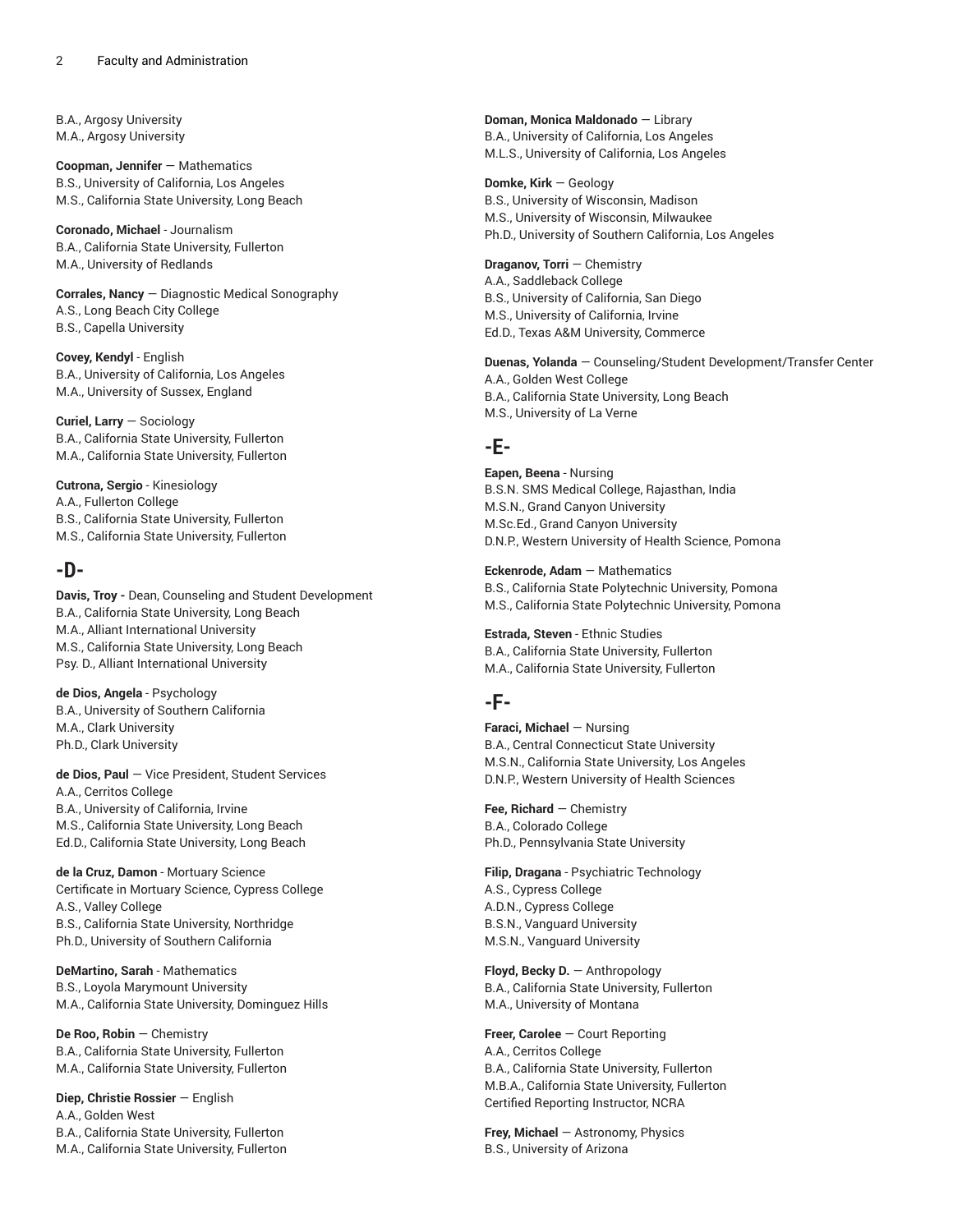M.S., California State University, Long Beach

**Frianeza, Michael** — Radiologic Technology A.S., Cypress College B.S.R.S., Midwestern State University Texas M.B.A., University of Phoenix Ed.S., Nova Southeastern University Ed.D., Nebraska Methodist College of Nursing & Allied Health

**Fujimoto, Janet** — English B.A., California State University, Fresno M.A., California State University, Fresno

# **-G-**

**Gabourie, Lillian (Penny)** — Honors Counselor/Transfer Center Director B.A., California State University, Fullerton M.S., University of La Verne

**Gaetje, Lisa** - Social Sciences, Dean B.A., University of California, Irvine M.S., California State University, Long Beach M.A., University of Southern California Ed.D., University of Southern California

**Galich, Jennifer** - Nursing B.A., San Francisco State University B.S.N., Azusa Pacific University M.S.N., Azusa Pacific University D.N.P., Grand Canyon University

**Garcia, Juan Carlos** — Veterans Affairs Counselor/Coordinator A.A., Cypress College B.S., California State University, Fullerton M.S.W., University of Southern California Ed.D., California State University, Long Beach

**Gargano, Amanda** - Hotel, Restaurant, Culinary Arts A.S., Kendall College B.S., State University of New York at Oneonta M.S., State University of New York at Oswego

**Giardina, Edward** — Fine Arts B.F.A., California State University, Fullerton M.F.A., Vermont College — Norwich University

**Gober, Joel R.** — Biology B.A., Southern Illinois University M.S., Southern Illinois University Ph.D., Southern Illinois University

**Gopar, Gary** — Music B.A., California State University, Long Beach M.M., California State University, Long Beach

**Goralski, Craig T.** — Anthropology A.A., Goldenwest College B.A., California State University, Fullerton M.A., California State University, Fullerton Ph.D., Pennsylvania State University

**Gotoh, Allison** — Chemistry B.S., University of California, Irvine M.S., University of California, Irvine Ph.D., University of California, Irvine

**Grande, Jolena** — Mortuary Science A.S., Cypress College B.S., University of Central Oklahoma M.F.S., National University M.S., National University

**Grantham, Robert** - Counselor/Student Development A.A., Fullerton College B.A., University of California, Irvine M.S.W., California State University, Long Beach

**Grote, Silvie** — Kinesiology A.A., Orange Coast College B.S., Chapman University M.S., California State University, Fullerton M.A., California State University, Long Beach DrPH, Loma Linda University

**Gutierrez, Ruth** — English B.A., California State University, Fullerton M.A., Walden University

# **-H-**

**Haddad, Eileen** — Institutional Research and Planning B.A., University of California, Riverside Ph.D., University of California, Irvine

**Halahmy, David G.** — History B.A., University of California, Los Angeles M.A., California State University, Northridge

**Han, Yongmi** — Manager, ISP B.A., University of California, Irvine M.A., University of California, Santa Barbara

**Heredia, Ernesto** - Counseling and Student Development A.A., Cypress College B.A., California State University, Dominguez Hills M.S., University of LaVerne

**Herman, Jenelle** - English as a Second Language B.S., California Baptist University M.A., Azusa Pacific University

**Herrera, E. Alexis** — Spanish B.A., University of Utah M.A., University of Utah

**Heusser, Willis** — Philosophy and Religious Studies A.A., Pierce College B.A., University of California, Los Angeles M.A., University of Rochester, New York

**Hill, Garet** — Mathematics B.S., Biola University M.A., California State University, Fullerton

**Hoang, Christine** - Nursing D.N.P., Canyon University, Arizona M.S.N., California State University, Dominguez Hills

**Hock, Richard** — Air Conditioning/Refrigeration B.S., State University of New York, Fredonia, N.Y.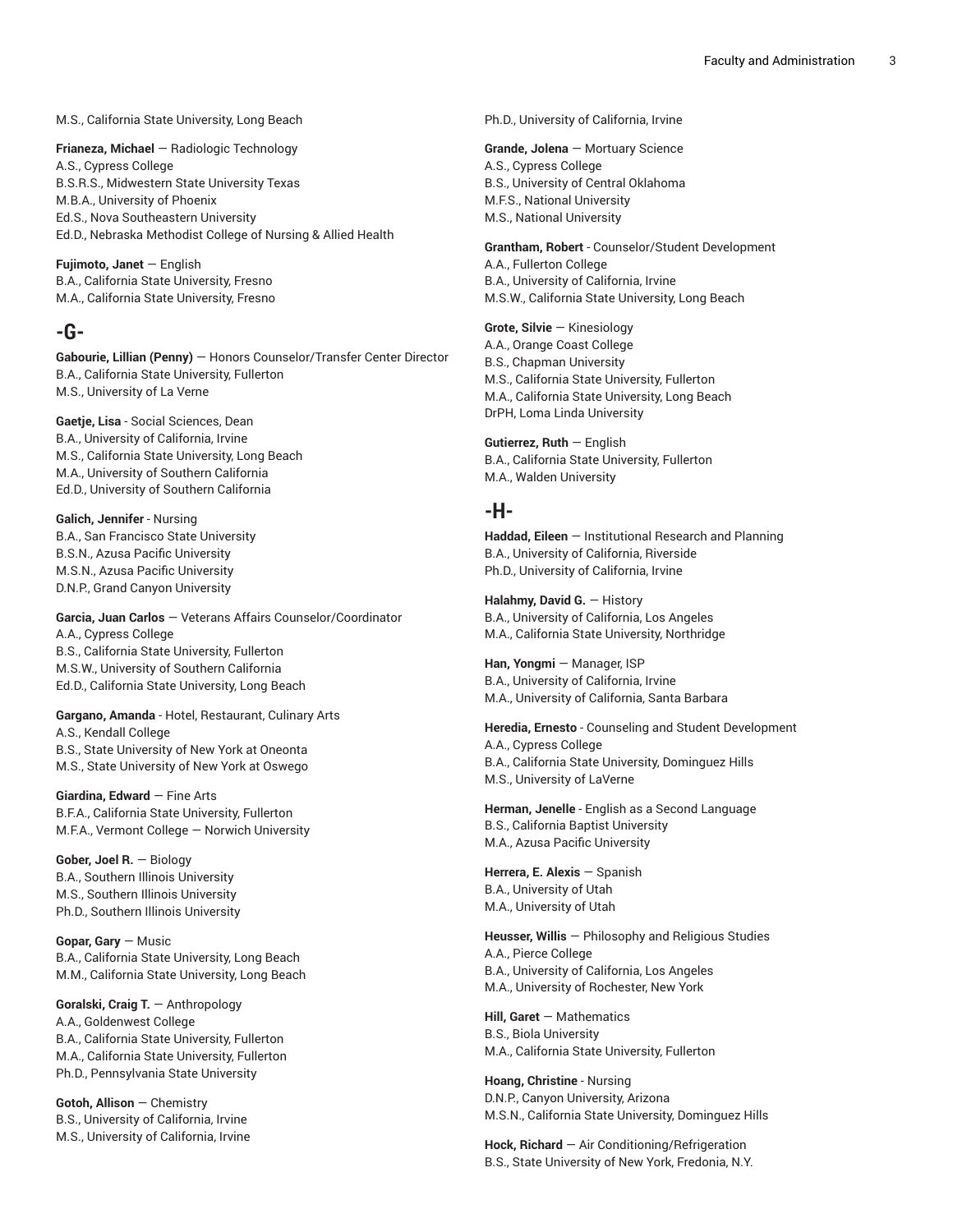M.B.A., University of Phoenix

**Hormel, James** — Theater Arts B.A., University of the Pacific, Stockton M.F.A., University of California, Irvine

**House, Joshua** - Communication Studies B.A., Purdue University M.A., California State University, Long Beach

**Howard, Donivan** - Art B.A., Art Center College of Design M.A., California State University, Fullerton

**Hua, Henry** - Business and CIS, Dean A.A., Cerritos College B.S., Chapman University M.S., California Polytechnic College, Pomona Ed.D., Pepperdine University

**Hutting, Anthony** - Kinesiology B.A., California State University, Fullerton M.S., Azusa Pacific University

# **-I-**

**Izadi, Behzad** — Computer Information Systems B.S., University of Washington, Seattle M.S., University of California, Davis Ph.D., Colorado State University, Fort Collins

# **-J-**

**Jackson, Donald** - Theater B.A., California State University, Long Beach M.F.A., University of California, Los Angeles

**James, Sandra** - Director of Nursing (Interim) AA, Santa Ana College B.S., California State University, Dominguez Hills M.S., California State University, Dominguez Hills

**Jepson, Jane C.** — Counseling/Student Development B.A., Towson State University M.S., California State University, Long Beach Ph. D., California Institute of Integral Studies

**Ji, Shinah** - Nursing B.S.N., Chung-Ang University, South Korea M.S., University of Michigan M.H.S.A., University of Michigan

**Jo, Jeannie** - Management/Marketing B.A., University of Missouri, Columbia M.B.A., University of Southern California

**Jones, Jeanette** - Hospitality Management B.A., California State University, Fullerton M.B.A., University of LaVerne

**Jones, Sarah** — English/Reading B.A., California State University, Fullerton M.S., California State University, Fullerton

# **-K-**

**Kaufman, Bret** - English B.A., California State University, Northridge M.A., California State University, Northridge

**Keel, Lawrence J.** — English B.A., University of Southern California M.P.W., University of Southern California M.A., University of Southern California Ph.D., University of Southern California

**Kelley, Paul** — Career Technical Education A.S., Automotive GM ASEP, Hudson Valley Community College B.S., Technology, S.U.N.Y. Empire State College M.S., California State University, Fullerton

**Kirby, Patricia "Rose"** - Nursing B.S.N., California State University, Fullerton M.S.N., Grand Canyon University

**Klyde, Michael** — Automotive Technology B.A., California State University, Long Beach M.A., California State University, Long Beach

**Koeppel, Liana** — Communication Studies B.A., San Diego State University M.A., California State University, Northridge Ph.D., University of Southern California

# **-L-**

**Laguana-Ferinac, Renay** — Counseling/Student Development B.A., California State University, Dominguez Hills M.A., Pepperdine University

**Lam, Mymy** — Counseling/Student Development B.A., University of California, Irvine M.S., California State University, Long Beach

**Lambros, John** — Communication Studies B.A., California State University, Long Beach M.A., California State University, Long Beach

**Landis, Lenore** — Chemistry B.S., California State University, Long Beach M.S., University of California, Los Angeles

**Landry, Erin** — Dance B.F.A., California Institute of the Arts M.F.A., University of California, Irvine

**Larez, Jennie** - Health Information Technology A.S., Cypress College B.S., Stephens College

**Lawrence, Roberta** — Dental Hygiene R.D.H., Cypress College R.D.H.A.P., West Los Angeles College B.A., California State University, Fullerton M.S., Higher Education, Kaplan University

**Le Cornet, Karen** — French/Spanish A.A., Chaffey College B.A., University of California, Los Angeles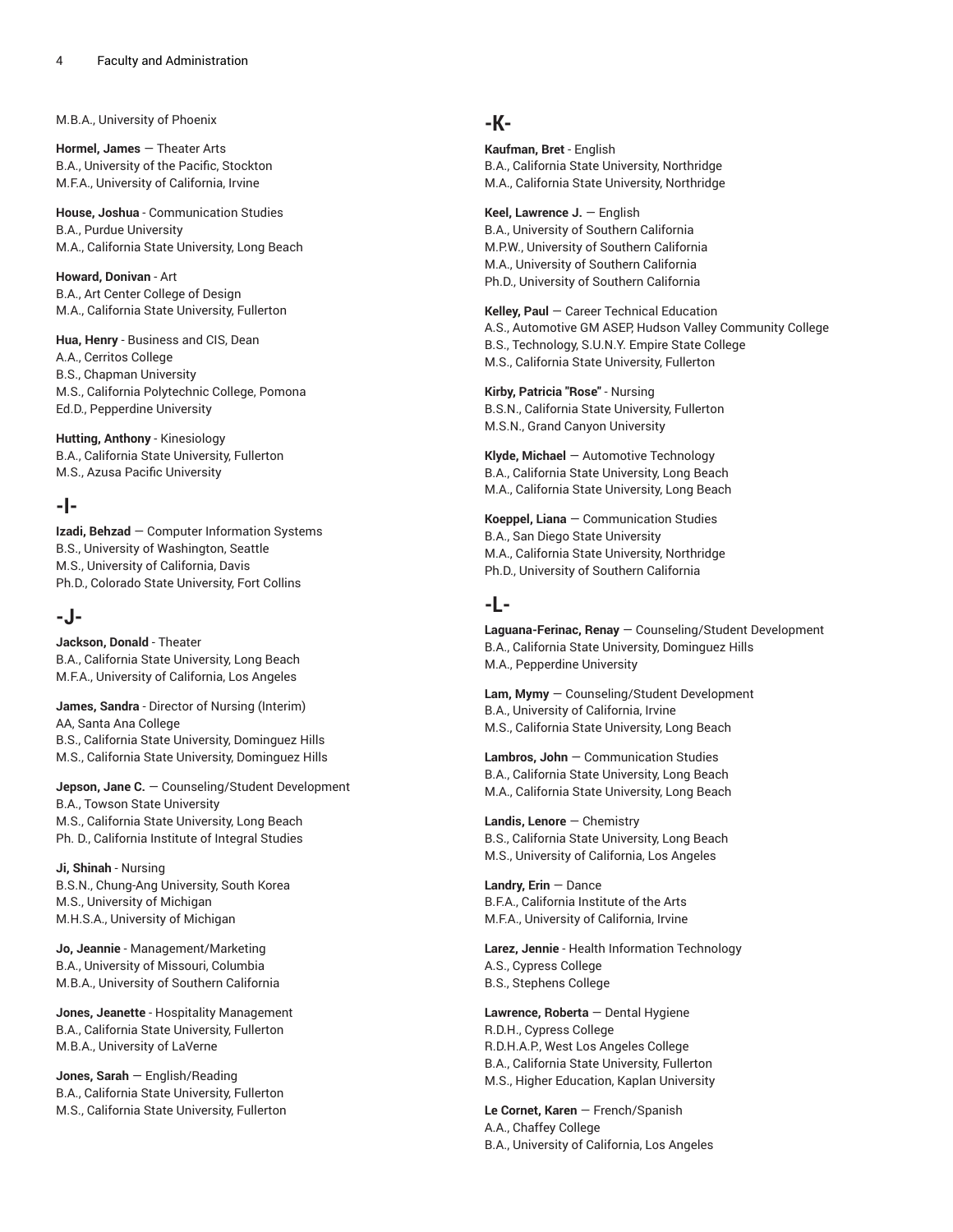M.A., University of Texas, Austin

**Ledesma, Nicole** — Mathematics A.A., Saddleback College B.A., California State University, Fullerton M.A., California State University, Fullerton

**Lee, Eunju** — Mathematics B.S., California State University, Long Beach M.S., California State University, Long Beach

**Lehmeier, Marisa** — Counseling/Student Development/DSS A.A., Cerritos College B.S., California State University, Fullerton M.A., Loyola Marymount University

**Letcher, Annette** - English A.S., Riverside City College B.A., Concordia University M.S., Ed., California State University, Fullerton M.A., Arizona State University Ed.D., California State University, Fullerton

**Lewis, Carol P.** — History B.A., University of California, Riverside M.A., University of California, Riverside

**Lind, Daniel Joseph** — Ethnic Studies B.A., Bowdoin College M.P.S., Cornell University M.A., Claremont Graduate University

**Luther, Mihoko** — Japanese B.A., Dokkyo University M.A., English Language Education Council M.A., Nagoya Gakuin University

#### **-M-**

**McAlister, Kathleen** — English B.A., University of California, Los Angeles M.A., Brown University C. Phil., University of California, Los Angeles

**McCurtis, Wesley** - Athletic Director B.S., California Lutheran University M.A., California State University, Long Beach

**McMillan, Marcus -** Music B.A., California State University, Fullerton M.M., California State University, Los Angeles

**McMillin, Jennifer** - Theater B.A., University of California, Los Angeles M.F.A., University of San Diego (The Old Globe)

**McNay, Sally** — Nursing A.D.N., Cypress College B.S.N., California State University, Dominguez Hills M.S.N., California State University, Dominguez Hills E.C.D., Grant MacEwan College

**Magginetti, Jaclyn** - Anthropology A.A., Cypress College B.A., California State University, Fullerton M.A., California State University, Fullerton

**Maher, Anthony** - Photography B.A., California State University, San Bernardino M.F.A., California State University, Los Angeles

**Manjra, Samreen** - Accounting B.A., University of California, Irvine M.S., California State University, Fullerton

**Marquardt, Marcus** - Psychiatric Technology A.A., Citrus College A.S., Citrus College B.A., California State University, Los Angeles M.A., California State University, Los Angeles

**Martinez, Randall** — Psychology B.A., San Jose State University M.A., San Jose State University Ph.D., University of Utah

**Mathews, Eapen Peter** — Political Science B.A., University of North Texas M.A., University of North Texas

**Melodia, Joseph** — English A.A., Orange Coast College B.A., California State University, Long Beach M.A., Chapman University M.F.A., Chapman University

**Mendoza, Armando** — Geography B.A., University of Northern Colorado M.S., Texas A&M University

**Michelle, Deborah** — Counseling/Student Development/DSS B.A., San Diego State University M.S., San Diego State University

**Mitsch, Jeannie** - Counseling/Student Development A.A., Fullerton College B.S., University of California, Los Angeles M.S., University of LaVerne

**Mitts, T. Lynn** — Radiologic Technology B.S.R.T., Midwestern State University Texas M.A., California State University, Long Beach

**Moady, Alireza** — Computer Information Systems B.A., Pars College M.S., Florida Institute of Technology Ph.D., United States International University

**Mohr, Margaret** — Kinesiology B.A., California State University, Long Beach M.A., California State University, Long Beach

**Molnar, Peter** - Computer Information Systems A.A., Cypress College B.S., California State University, Long Beach

**Morvan, Laurie** — Mathematics B.S., University of Illinois at Urbana-Champaign M.S., California State University, Long Beach

**Mosqueda-Ponce, Therese L.** — Counseling/Student Development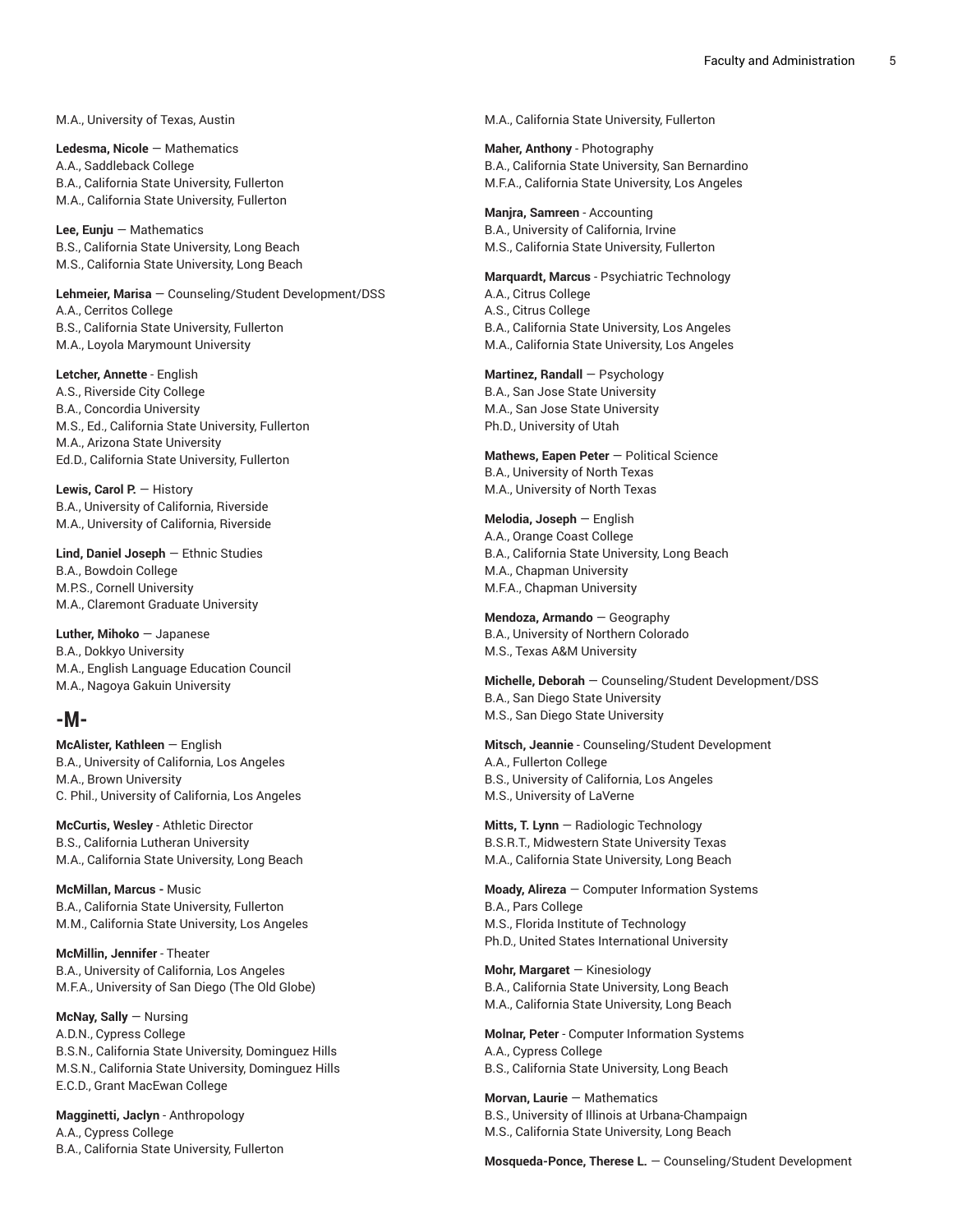B.S., California State University, Fullerton M.S., California State University, Los Angeles Ph.D., United States International University

# **-N-**

**Nabahani, Melanie** — English B.A., California State University, Fullerton M.A., California State University, Fullerton M.F.A., University of California, Los Angeles

**Nguyen, Kelly** — Mathematics B.S., University of California, Irvine M.A., California State University, Fullerton

**Nusbaum, David** — Mathematics B.S., University of California, Los Angeles M.S., University of California, Irvine M. Ed., University of California, Los Angeles

# **-O-**

**Odebunmi, Fola** — Economics B.A., Chapman University M.A., California State University, Fullerton

**Ogoshi, Fumio** — Biology B.A., University of San Diego Ph.D., University of California, Irvine

**Omidsalar, Alejandro** - English B.A., University of California, Berkeley M.A., University of Texas at Austin

**Orozco, Luciano M.** — Automotive Technology B.A., California State University, Los Angeles

**Ortega, Ryan** - Nursing A.D.N, Cypress College B.S.N., California State University, Dominguez Hills M.S.N., California State University, Dominguez Hills

**Owen-Driggs, Janet** - Art B.F.A., Canterbury College of Art, England M.A., Art Center College of Design M.F.A., University of Southern California

# **-P-**

**Pacheco, Elizabeth** — Dental Assisting A.A., Riverside Community College B.V.E., California State University, San Bernardino M.Ed., California State University, San Bernardino

**Padilla, Yanet** - Director, STEM Program B.S., California State Polytechnic University, Pomona M.S., California State University, San Bernardino

**Page, Jennifer** - Communication Studies A.A., Modesto Junior College B.A., California State University, Long Beach M.A., California State University, Long Beach

**Paek, Sylvia** — Mathematics A.A., El Camino College B.S., University of California, Irvine M.S., University of California, Irvine

**Paiement, Paul** — Art B.F.A., Minneapolis College of Art and Design M.F.A., University of Southern California

**Palmer, Leslie** - Library B.A., California State University, Fullerton M.L.I.S., San Jose State University

**Palmisano, Michelle** — Biology B.E., Vanderbilt University M.S., University of California, San Diego Ph.D., University of California, San Diego

**Palomares, Eva** — EOPS/Student Support Services A.A., Rio Hondo College B.A., University of California, San Diego M.S., University of La Verne

**Pashaie, Billy** — Librarian B.A., University of California, Los Angeles M.L.I.S., University of California, Los Angeles M.A., California State University, Los Angeles

**Payne, John** — Language Arts B.A., California State University, Long Beach M.A., California State University, Long Beach M.F.A., California State University, Long Beach

**Peacock, Joyce** — Librarian B.A., California State University, Long Beach M.L.S., University of Illinois, Urbana-Champaign

**Pelletier, Daniel** — Counseling/Student Development A.A., Saddleback College B.A., California State University, Fullerton M.A., Azusa Pacific University

**Peters, Jeremy** — Culinary Arts A.S., Orange Coast College

**Pham, Thu** - Nursing B.S.N., University of Utah M.S.N., University of Utah D.N.P., California State University, Fullerton

**Plett, Christina** — Mathematics A.A., Fullerton College B.A., California State University, Long Beach M.S., University of California, Irvine

**Politanoff, Ashton -** English B.A., University of California, San Diego M.F.A., California State University, Long Beach

**Porter, Alexander** - Vice President, Administrative Services B.A., California State University, Long Beach M.B.A., St. Mary's College

**Porter, Deidre M.** — Counseling/Student Development B.A., University of California, Irvine M.A., Loyola Marymount University Ed.D., University of Southern California

**Posner, Marc** - Campus Communications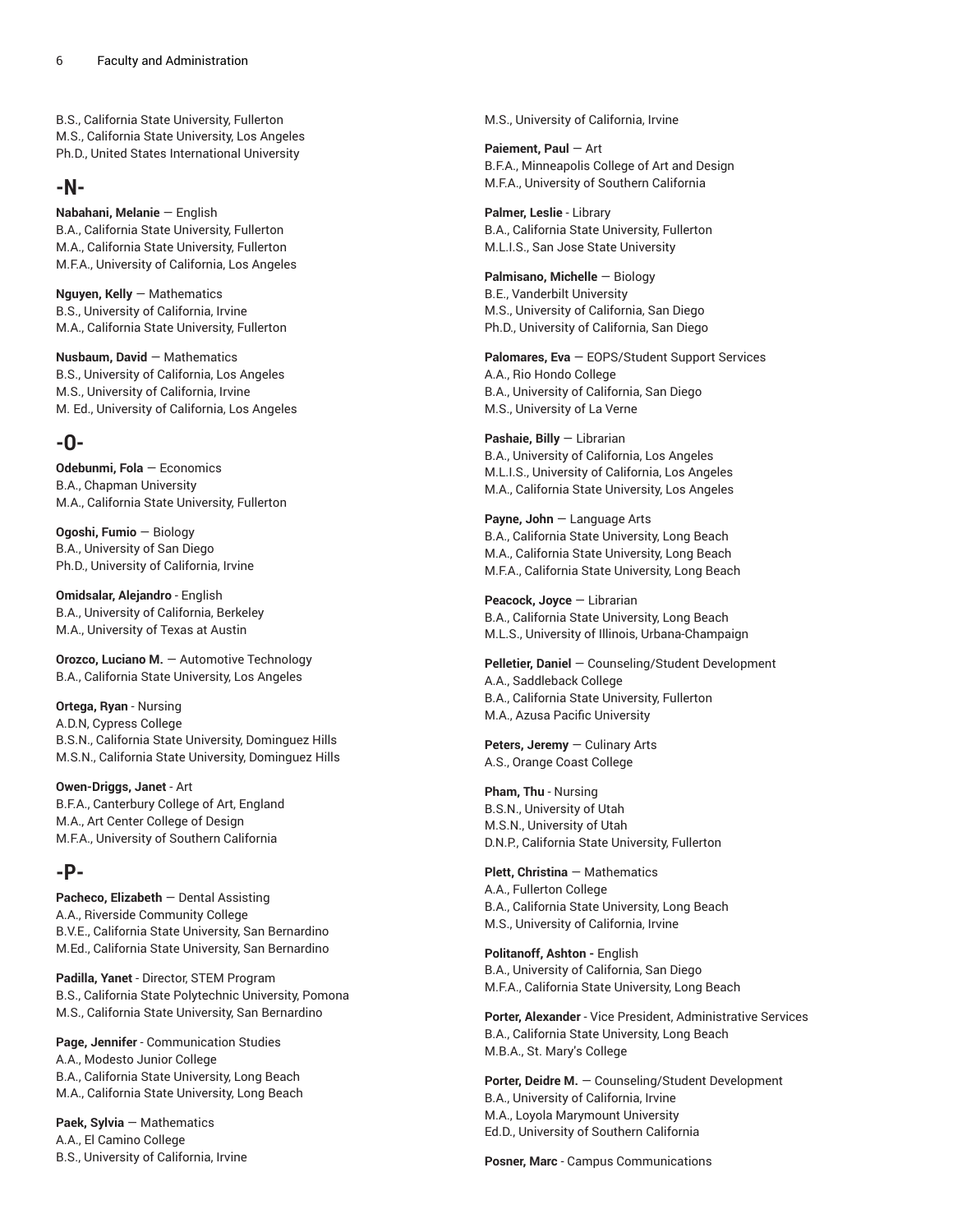A.A., Golden West College B.A., Brandman University M.C.M., University of Southern California

Preston, Colin - Dean, Kinesiology/Athletics (Interim) B.A., University of California, Santa Barbara M.A., University of San Francisco

#### **Putman, Elizabeth** — Nursing

A.A., L.A. Harbor College B.S.N., California State University, Long Beach M.S.N., California State University, Long Beach N.P., Harbor-UCLA

#### **-R-**

#### **Rajab, Adel** — Biology

B.S., California State University, Long Beach M.S., California State University, Long Beach Ed.D., University of California, Irvine and University of California, Los Angeles

**Ramos, Jaime** — Psychiatric Technology A.D.N, Cypress College B.S.N., University of Phoenix M.S.N., University of Phoenix

**Ramos, Larry** — Auto Collision Repair A.A., Cypress College

**Rangel, Jacquelyn** - Articulation Officer/Counseling and Student Development B.S., California State University, Fullerton M.A., University of Redlands

**Realista, Katy** — Division Dean, Fine Arts B.A., California State University, Fullerton M.A., San Diego State University Ed.D., California State University, Fullerton

**Rees, Myev** - Philosophy B.A. Columbia University M.A., Miami University M.A., Northwestern University Ph.D., Northwestern University

**Reiland, Kathleen** — Vice President of Instruction (Interim) B.S., University of San Francisco M.A., California State University, San Marcos Ed.D., University of Southern California, Los Angeles

**Reuter, Hilary Cisco** - Psychology B.A., Arizona State University M.A., University of Notre Dame Ph.D., University of Notre Dame

**Reza, Alan** — EOPS/Student Support Services A.A., Fullerton College B.A., San Diego State University M.S., National University

**Rhymes, Regina** — Sociology B.A., California State University, Fullerton M.A., California State University, Fullerton M.S., University of Phoenix

**Robertson, Alison** — English as a Second Language B.A., California State University, Fullerton MTESL, Arizona State University

#### **Roby, Scott** - Mathematics

A.A., Modesto Junior College B.S., California State University, Stanislaus M.S., University of California, Riverside Ph.D., University of California, Riverside

**Rodriguez, Cassie** - Counseling/Student Development B.A., University of Hawaii M.S., California State University, Long Beach

**Romo, Vincent** - History A.A., Citrus College B.S., Robert Morris University M.A., National University Ph.D., National University

**Rosati, Stephanie** — Hotel, Restaurant, Culinary Arts A.A., Citrus College

**Ruelas, AnnMarie** - Director, EOPS/CARE and CalWORKs B.A., University of California, Los Angeles M.S., California State University, Fullerton

### **-S-**

**Saleh, Massoud** — Engineering/Physics B.S., Amirkabir University M.S., California State University, Northridge Ph.D., California State University, Long Beach

**Sallade, Douglas** — Air Conditioning/Refrigeration B.S., California Polytechnic University, San Luis Obispo M.A., California State University, Long Beach Ed. D., California State University, Long Beach

**Sanchez-Duran, José Antonio** — Biology B.A., California State University, Fullerton Ph.D., University of Missouri, Columbia

**Sandoval, Carlos** — Psychology B.A., California State University, Fullerton M.A., Pepperdine University

**Sato, Dee Ann** — Biology B.S., University of Washington M.S., University of California, Davis

**Schilling, JoAnna** - President B.A., Smith College M.F.A., Carnegie Mellon University Ph.D., Oregon State University

**Schoonmaker, Stephen** - Interim Dean, Health Science B.A., University of Vermont M.S., Western Illinois University Ed.D., New Mexico State University

**Schulps, Molly** — Fine Arts M.F.A., California State University, Northridge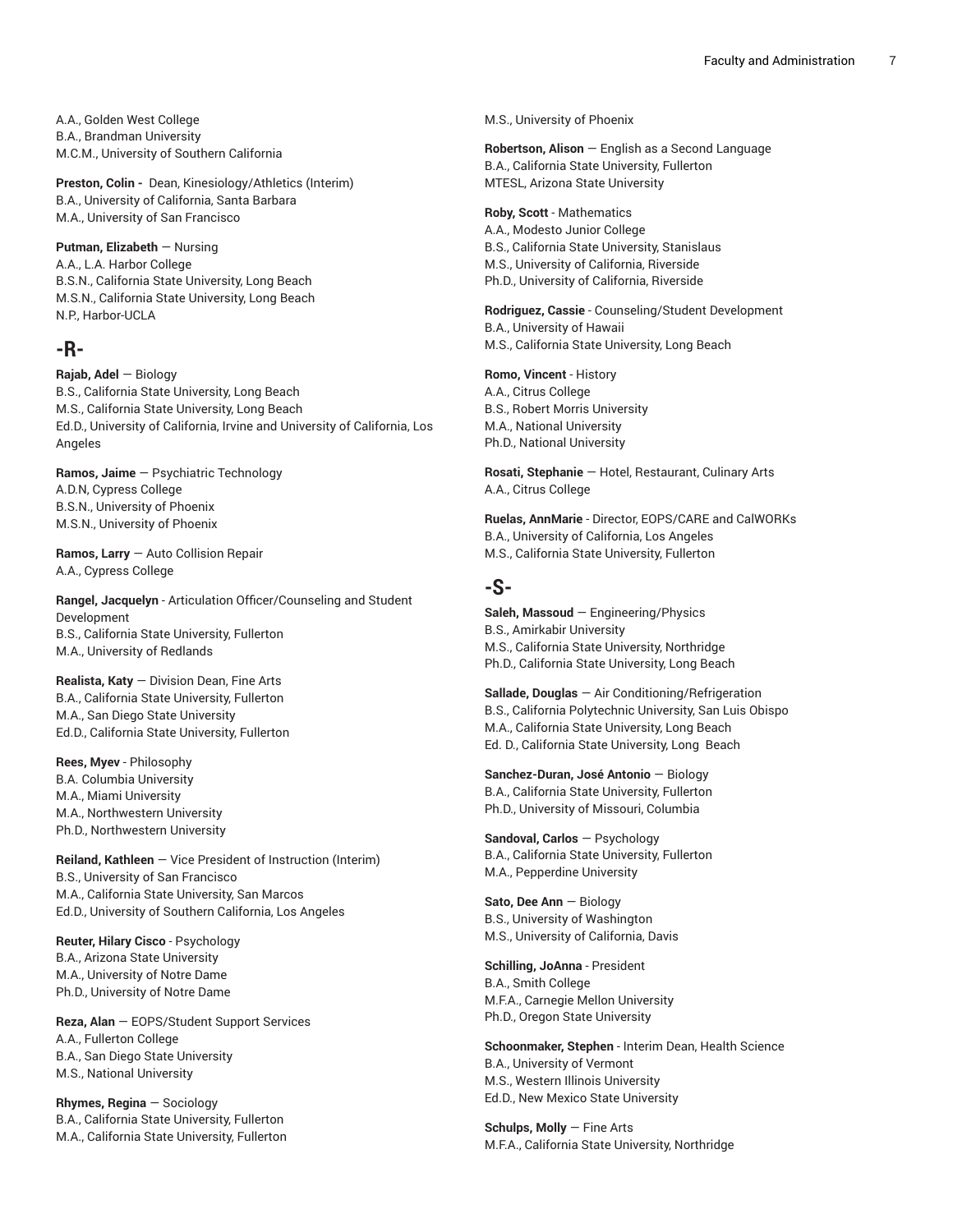**Seiling, Bryan** — History B.A., University of Southern California M.A., University of Southern California

**Sheridan-Solis, Ann, C.P.A.** — Accounting A.A., Mount San Antonio College B.S., California State Polytechnic University, Pomona

**Shin, Gary** — Biology B.S., University of California, Berkeley Ph.D., University of California, Los Angeles

**Shrout, Cynthia** — Mathematics B.S., Phillips University M.A., California State University, Fullerton

**Sidhu, Parwinder** — Economics B.A., Guru Nanak Dev University, India M.S., Guru Nanak Dev University, India Ph.D., Guru Nanak Dev University, India

**Siegel, Barry** - Radiologic Technology A.A.S., St. Louis Community College at Forest Park B.S.B.A., University of Missouri M.Ed., University of Missouri

**Silva, Joel** - Dental Assisting A.S., Cypress College B.S., California State University, Sacramento

**Simmons, Samantha** — English as a Second Language/Linguistics B.A., California State University, Fullerton M.A., California State University, San Diego

**Snook, Dan** — Automotive Collision A.A., Chaffey College

**Sonne, Kathryn T.** — English B.A., Brigham Young University M.A., Brigham Young University Ph.D., Union Institute and University, Cincinnati

**Spitler, Patricia** - Health Information Technology B.S., University of Kansas RHIA, Registered Health Information Administrator FABC, Fellowship of the Advisory Board Committee

**Spooner, Stephanie** — Biology B.S., California State University, Long Beach M.S., California State University, Long Beach

**Ssensalo, Renee** — Counseling/Student Development B.A., California State University, Long Beach M.S., California State University, Long Beach

**Stephens, Kristen** - Director, Dental Hygiene AA, Cerritos College B.S., California State University, Long Beach M.S., Idaho State University Ed.E., Concordia University, Irvine

**Subramaniam, Brinda** — Physics/Engineering B.S., Jiwaji University, India M.S., Jiwaji University, India Ph.D., Jiwaji University, India

**Sutfin, Thomas** - Career Technical Education B.S., SUNY Brockport M.A., Pepperdine University

### **-T-**

**Tapia, James** - Human Services B.A., Southern California College M.A., National University

**Thibodeau, Jason** — Philosophy and Religious Studies B.A., University of California, Berkeley Ph.D., University of California, San Diego

**Tira, Diana** - Dental Hygiene R.D.H, Cypress College R.D.H.A.P., University of the Pacific B.S.D.H., Loma Linda University M.P.H., Loma Linda University

**To, Thang (Tom)** — SSSP Director B.A., California State University, Long Beach M.S., California State University, Long Beach

**Tomooka, Craig** — Chemistry B.S., University of California, Irvine M.S., California Institute of Technology Ph.D., California Institute of Technology

**Tran, Hoa** — Mathematics M.A., California State University, Fullerton B.A., California State University, Fullerton

**Tran, Stephanie** - English B.A., University of San Diego M.F.A., Northwestern University

**Trevino, Joseph** – Mathematics B.S., University of California, Irvine M.S., California State University, Long Beach

**Troy, Kathleen** — Business/Management B.S.L., Western State University J.D., Western State University

#### **-U-**

**Urquidi, Carlos, P.E.** — Air Conditioning/Refrigeration B.S., California State University, Los Angeles M.S., California State University, Fullerton

#### **-V-**

**Vakil, David** - Dean, Science, Engineering and Mathematics (Interim) B.S., University of Arizona M.S., California Institute of Technology

**Valdez, Edilberto** — Aviation and Travel Careers B.S., Embry-Riddle Aeronautical University, Daytona Beach

**Velasco, Kendra** — Dental Hygiene R.D.H., University of Southern California B.S., University of Southern California M.S., Kaplan University

**Ventura, Bryan** - Director, Institutional Research and Planning